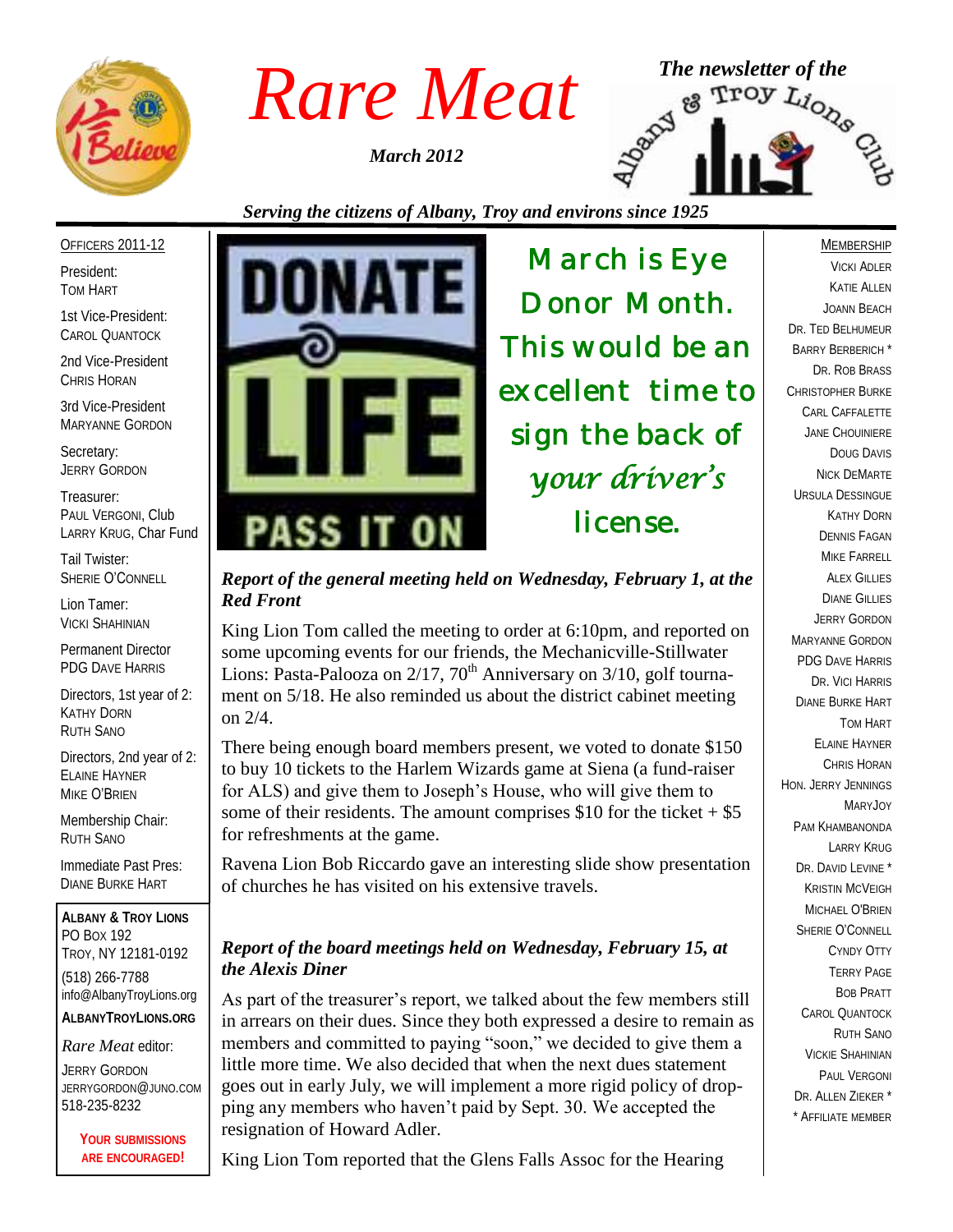Impaired is closing; their activities will continue under the auspices of Southern Adirondack Independent Living Center.

Lion Carol Quantock graciously volunteered to take over as our hearing chairperson.

Lions Elaine and Maryanne report that requests for glasses continue to be very low: Maryanne gave out 2 adult vouchers in January, and Elaine gave out none.

Lion Carol reminded us that we're doing a blood drive on March 6 at the Hilton in Troy.

We accepted the membership application of Katie Allen. She's an Employment Specialist at NABA.

We approved being a Silver Sponsor for the Mechanicville-Stillwater Lions' 70<sup>th</sup> Anniversary celebration. For \$100, we get a full-page ad in their ad book/program plus two tickets to the event. Lions Diane and Tom will purchase the tickets for their value of \$35 each.

We also voted to donate \$150 to the M-S Lions to help them send one of their Leos to Lions Day at the U.N.

## *Pasta-Palooza*

On Friday, February 17, The Mechanicville-Stillwater Lions held their ziti-and-meatball dinner. In addition to two Lions each from Ballston Spa and Scotia-Glenville, A&T Lions Tom & Diane Hart, Maryanne & Jerry Gordon, Carol (and Paul) Quantock, and Kathy Dorn enjoyed the excellent food, luscious desserts, and camaraderie. (Other Lions may have been there before or after us.)

## *Your dues dollars at work ...*



Perhaps you've noticed one of these billboards in your travels around town. They're part of a campaign by Lions Clubs International Foundation (LCIF) to increase awareness of what we do and to boost membership. There are three in the Albany area (this one is on Pawling Ave in Troy), and we're one of 46 cities to have been selected. You'll find the whole list and the rest of the story at http://www.lionsclubs.org/EN/news-andevents/newsroom/release-116.php. I also suggest you visit the web site on the billboard and watch the videos that LCIF is producing and posting on YouTube.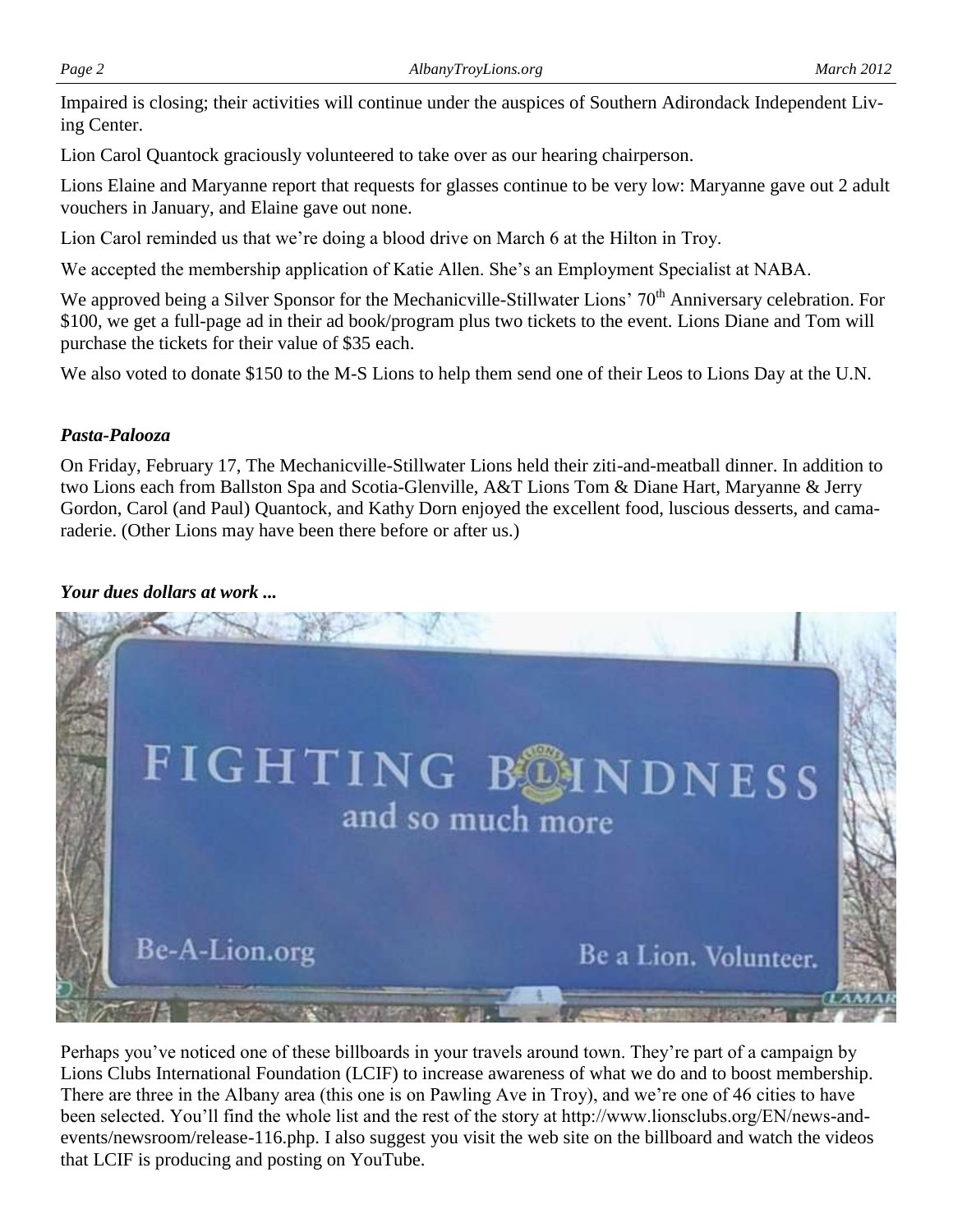### *Our next meeting...*

Our next general meeting will be on **Wednesday, March 7**, at the Red Front at 6 PM. District Governor Rick Quick will be our guest speaker. Let's get a good turnout to welcome him to our club.



Our next **BLOOD DRIVE** will be on **Tuesday, March 6** at the Hilton Garden Inn in Troy. We need volunteers:

- To make phone calls in the week or two before the drive,
- To work at the registration desk and the canteen at the drive,
- And to donate blood.

If you can do any or all of these, please sign up with Lion Carol at **cquantoc@nycap.rr.com** or **664-3901**.

*Future blood drives: May 7 at Boght Corners FD, Latham; September at Hilton Garden Inn, Troy; December at Holiday Inn Express, Latham.*

#### *On a more personal note …*

On Feb 13, Lion Paul said, "Laura & I would like to let you know that Lisa delivered a health baby girl, Mia Joy, at 3:47 pm this afternoon. Mia was 8 lbs. 8 oz. and 20 inches long. Lisa, Sean, and Mia are all doing well. Lisa and Mia will be leaving Albany Med. on Wednesday. Both Mom & Mia are tired and will be getting a much needed rest. Thank you for your many e-mails, telephone calls, concern, support, and prayers. You'll never know how much we appreciated them."



### *Happy Birthday!*

Happy **March** birthday to these A&T Lions:

7th - Diane Gillies 13th - Tom Hart 16th - Ruth Sano 19th - Joann Beach 24th - Alex Gillies



### *Happy Anniversary!*

Happy Lions Anniversary to these **March** inductees:

Chris Burke - 5 years Dave Levine - 33 years

#### *Mark your calendar…*

**Wednesday, March 7, 6 PM:** Next general meeting at the Red Front. See above for details.

**Tuesday, March 6, 1-6 PM:** Blood drive at Hilton Garden Inn, Troy. See above for details

**Saturday, March 10, 6-11 PM:** Mech'ville-Stillwater Lions' 70th Anniversary Banquet. *See page 4.*

**Wednesday, March 21, 8 AM:** Board meeting at the Alexis Diner. All members are welcome.